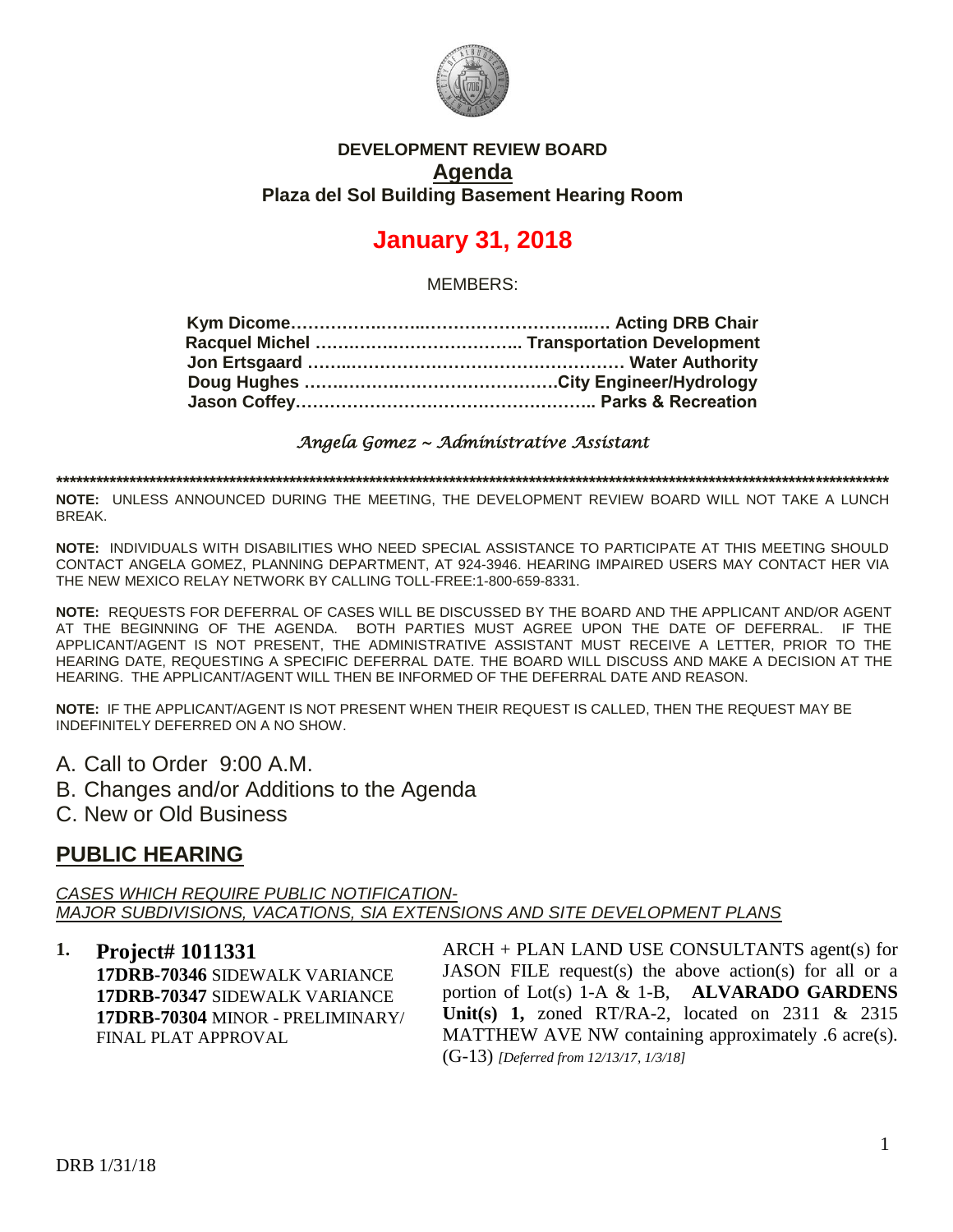**2. Project # 1008656**

**17DRB-70353** - VACATION of PUBLIC RIGHT-OF-WAY **17DRB-70354** - TEMPORARY DEFERRAL of SIDEWALK CONST **17DRB-70355** - PRELIMINARY PLAT APPROVAL

RIO GRANDE ENGINEERING agent(s) for ASHTON HOMES LLC request(s) the above action(s) for all or a portion of Tract(s) B2, **ESTATES AT GLENDALE UNIT 2,** zoned SU-1 for RD-5DU/AC, located on GLENDALE AVE NE between WYOMING BLVD NE and BARSTOW ST NE containing approximately 1.7 acre(s). (B-19) *[deferred from 1/3/18, 1/17/18]*

## **MINOR CASES**

*SITE DEVELOPMENT PLANS (EPC FINAL SIGN-OFF) AMENDED PLANS AND MASTER DEVELOPMENT PLANS (CITY COUNCIL FINAL SIGN-OFF)*

**3. Project# 1011435 18DRB-70024** EPC APPROVED SDP FOR BUILD PERMIT **(17EPC-40059)**

SCOTT ANDERSON agent(s) for KEITH GRIEGO request(s) the above action(s) for all or a portion of  $Lot(s)$ A-1-A, **FINELAND DEVELOPMENT,** zoned SU-1 for C-1 Uses, located on CROWN RD NW and FINELAND DR NW containing approximately 1.2 acre(s).  $(A-11)$ 

**4. Project# 1011115 18DRB-70006** - EPC APPROVED SITE PLAN for BUILDING PERMIT **(16EPC-40083)**

CONSENSUS PLANNING agent(s) for TITAN DEVELOPMENT/CEDAR INVESTORS LLC request(s) the above action(s) for all or a portion of  $Lot(s)$  A1, A2, 4-12, Block(s) 5 & 6, **BROWNEWELL AND LAILS HIGHLAND ADDITION** zoned SU-2/SU-1 FOR MX, located on CENTRAL AVE NE between SPRUCE ST NE and SYCAMORE ST NE containing approx. 2.85 acre(s). (K-15) *[deferred from 1/17/18]*

*MINOR PLATS, FINAL (MAJOR) PLATS, AMENDED PLATS AND PLANS*

| 5. | <b>Project# 1004341</b><br>18DRB-70029 EXT OF SIA FOR TEMP<br>DEFR SDWK CONST | GRANDE ENGINEERING<br>RIO.<br>agent(s)<br>for<br>ENCHANTMENT HOMES request(s) the above $action(s)$<br>for all or a portion of Lot(s) 1-60, MESA DEL RIO,<br>zoned R-2, located on MESA DEL RIO between<br>FORTUNA RD NW and GLENRIO RD NW containing<br>approximately $5.2$ acre(s). $(J-10)$ |
|----|-------------------------------------------------------------------------------|------------------------------------------------------------------------------------------------------------------------------------------------------------------------------------------------------------------------------------------------------------------------------------------------|
| 6. | <b>Project# 1008589</b><br>18DRB-70027 EXT OF SIA FOR TEMP<br>DEFR SDWK CONST | SKYBLUE INVESTMENTS LLC agent(s) for SKYBLUE<br>INVESTMENTS LLC request(s) the above action(s) for all<br>or a portion of located on EAGLE ROCK AVE NE<br>between LOUISIANA NE AND WYOMING NE                                                                                                  |